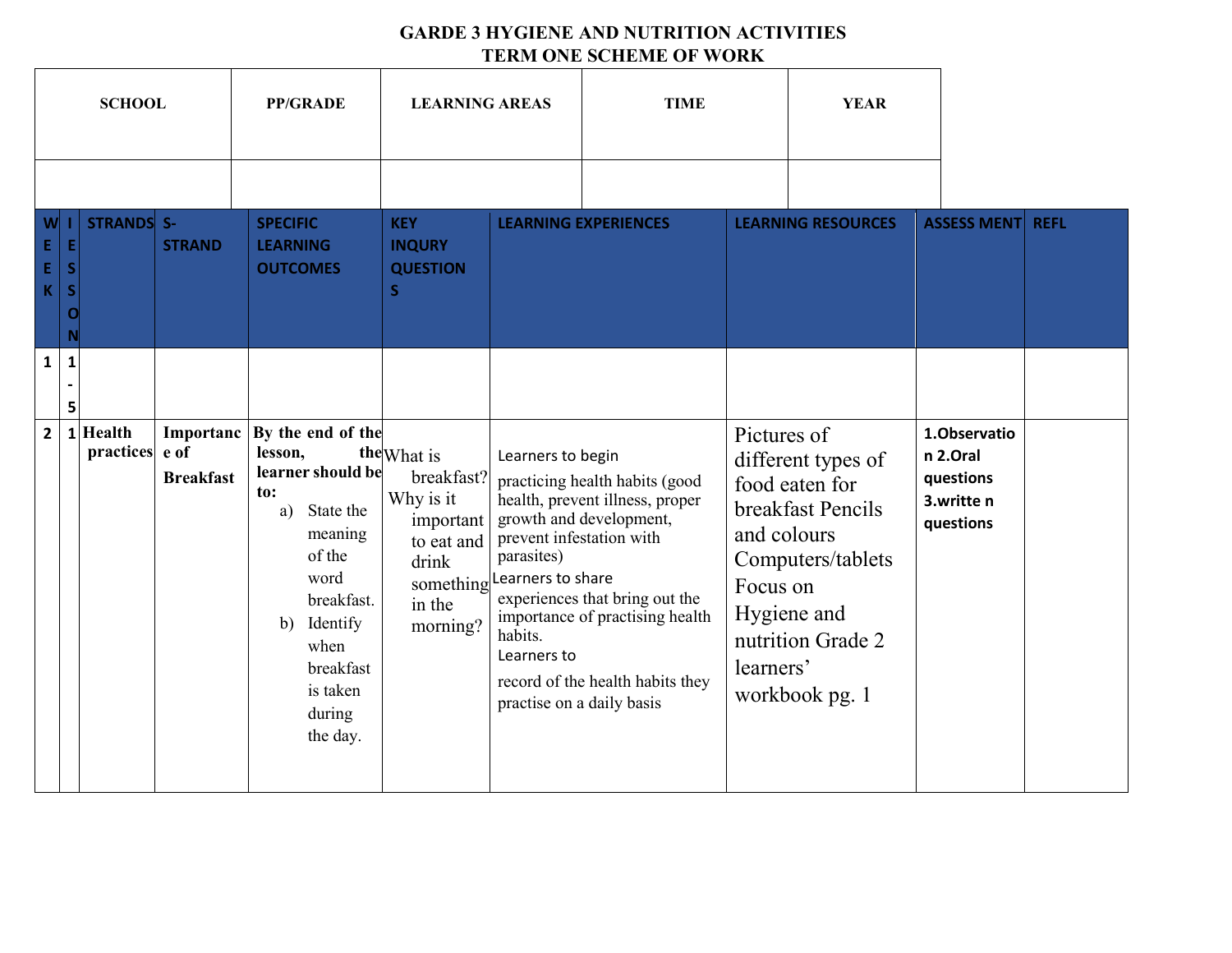| $\overline{2}$ | of<br><b>Breakfast</b> | <b>Importance By the end of the lesson, the What is</b><br>learner should be to:<br>a) Name food items<br>taken during the<br>breakfast                                                                                                     | breakfast?<br>Why is it<br>important to eat<br>and drink<br>something in the<br>morning? | Guide learners in practising<br>practicing health habits (good<br>health, prevent illness, proper<br>growth and development,<br>prevent infestation with<br>parasites)<br>Learners to share<br>experiences that bring out the<br>importance of practising health<br>habits.<br>record of the health habits they<br>practise on a daily basis | Pictures of different<br>types of food eaten<br>for breakfast<br>Pencils and colours<br>Computers/tablets<br>Focus on Hygiene<br>and nutrition Grade 2<br>learners' workbook<br>pg.2 | 1.Observation<br>2.Oral<br>questions<br>3.writte n<br>questions |  |
|----------------|------------------------|---------------------------------------------------------------------------------------------------------------------------------------------------------------------------------------------------------------------------------------------|------------------------------------------------------------------------------------------|----------------------------------------------------------------------------------------------------------------------------------------------------------------------------------------------------------------------------------------------------------------------------------------------------------------------------------------------|--------------------------------------------------------------------------------------------------------------------------------------------------------------------------------------|-----------------------------------------------------------------|--|
| з              | of<br><b>Breakfast</b> | <b>Importance By the end of the lesson, the What is</b><br>learner should be to:<br>Tell the importance of<br>a.<br>eating breakfast as a<br>healthy habit.<br>Appreciate the<br>b.<br>importance of taking<br>breakfast in the<br>morning. | breakfast?<br>Why is it<br>important to<br>eat and drink<br>something in<br>the morning? | practicing health habits (good<br>health, prevent illness, proper<br>growth and development,<br>prevent infestation with<br>parasites)<br>share experiences that bring out<br>the importance of practicing<br>health habits.<br>record of the health habits they<br>Practise on a daily basis                                                | Pictures of different<br>types of food eaten<br>for breakfast<br>Pencils and colours<br>Computers/tablets<br>Focus on Hygiene<br>and nutrition Grade 2<br>learners' workbook<br>pg.3 | 1.Observation<br>2.Oral<br>questions<br>3.writte n<br>questions |  |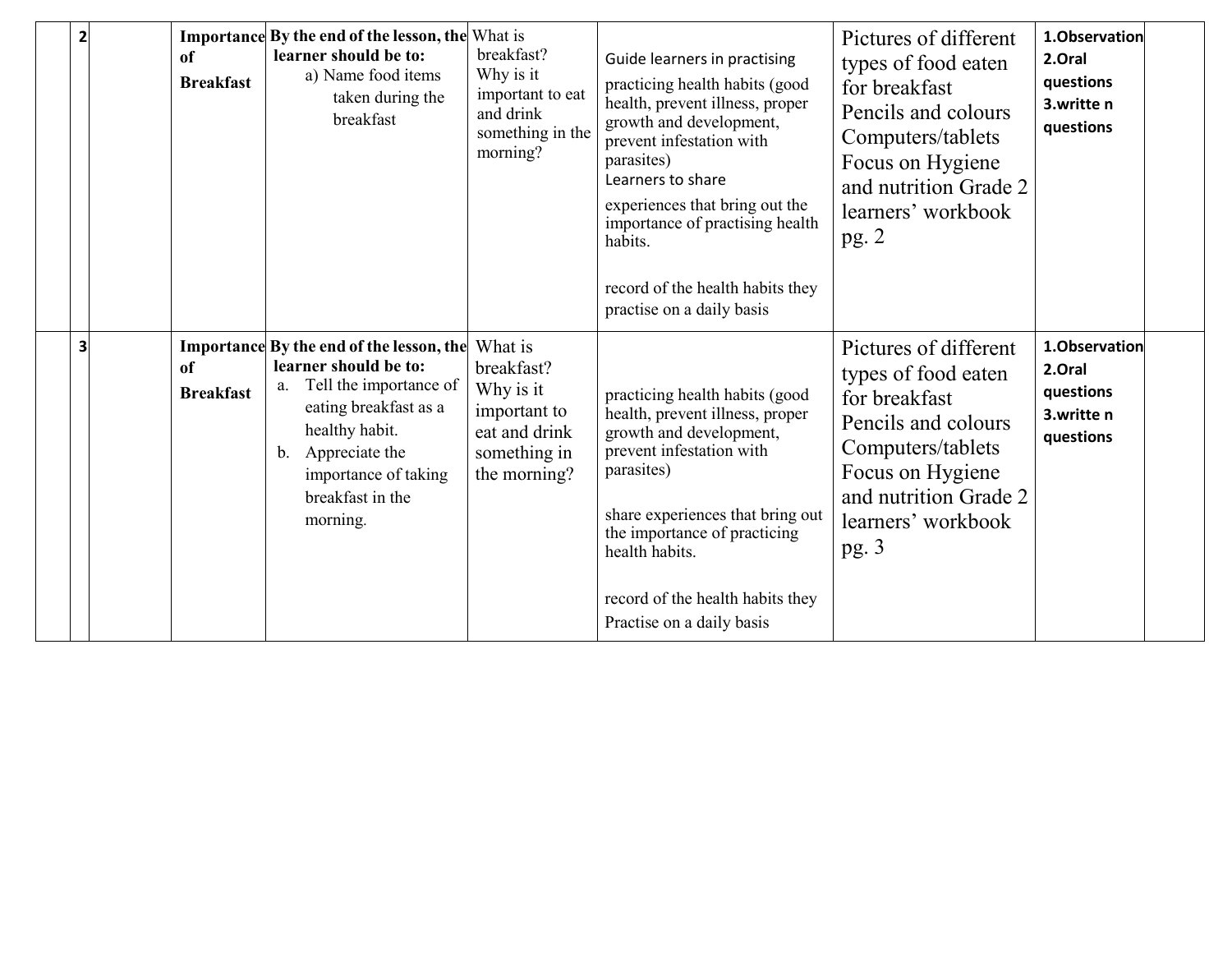| 3 |  | Oral<br>Hygiene | By the end of the lesson,<br>the learner should be to<br>identify good oral habits<br>that promote<br>development of healthy<br>teeth. | What things<br>do I do that<br>are good for<br>my teeth? | In pairs, learners share<br>experiences on the problems<br>they have experienced with their<br>teeth.<br>common problems related to<br>teeth (bad breath, pain, mouth<br>sores, cavities, teeth not in<br>line, new teeth are bigger than<br>the old) using pictures, video<br>clips<br>which common problems<br>relating to teeth can be | Collect pictures on<br>teeth at different<br>stages of<br>development<br>Pencils and colours<br>Computers/tablets<br>Focus on Hygiene<br>and nutrition Grade 2<br>learners' workbook<br>pg. $4$ | 1.Observation<br>2.Oral<br>questions<br>3.writte n<br>questions |  |
|---|--|-----------------|----------------------------------------------------------------------------------------------------------------------------------------|----------------------------------------------------------|-------------------------------------------------------------------------------------------------------------------------------------------------------------------------------------------------------------------------------------------------------------------------------------------------------------------------------------------|-------------------------------------------------------------------------------------------------------------------------------------------------------------------------------------------------|-----------------------------------------------------------------|--|
|   |  | Oral<br>hygiene | By the end of the<br>lesson, the learner<br>.                                                                                          | What things do<br>$I_{\alpha}$ that and                  | In pairs, learners share<br>experiences on the problems<br>they have experienced with their                                                                                                                                                                                                                                               | Collect pictures on<br>teeth at different                                                                                                                                                       | .Observation<br>2.Oral<br>$\ddotsc$                             |  |

| Dy the cause of the<br>hygiene<br>What things do<br>lesson, the learner<br>I do that are<br>should be to identify<br>harmful for my<br>harmful oral habits<br>teeth?<br>that damage teeth | experiences on the problems<br>they have experienced with their<br>teeth.<br>common problems related to<br>teeth (bad breath, pain, mouth<br>sores, cavities, teeth not in<br>line, new teeth are bigger than<br>the old) using pictures, video<br>clips<br>which<br>problems<br>common<br>relating to teeth can be<br>managed using pictures, video<br>clips.<br>resource person<br>health<br>(dentist/community)<br>worker) on oral hygiene | CONCULPIONATO UN<br>2.Oral<br>teeth at different<br>questions<br>stages of<br>3.writte<br>development<br>Pencils and colours<br>Computers/tablets<br>Focus on Hygiene<br>and nutrition Grade 2<br>learners' workbook<br>pg. $7$ |
|-------------------------------------------------------------------------------------------------------------------------------------------------------------------------------------------|-----------------------------------------------------------------------------------------------------------------------------------------------------------------------------------------------------------------------------------------------------------------------------------------------------------------------------------------------------------------------------------------------------------------------------------------------|---------------------------------------------------------------------------------------------------------------------------------------------------------------------------------------------------------------------------------|
|-------------------------------------------------------------------------------------------------------------------------------------------------------------------------------------------|-----------------------------------------------------------------------------------------------------------------------------------------------------------------------------------------------------------------------------------------------------------------------------------------------------------------------------------------------------------------------------------------------------------------------------------------------|---------------------------------------------------------------------------------------------------------------------------------------------------------------------------------------------------------------------------------|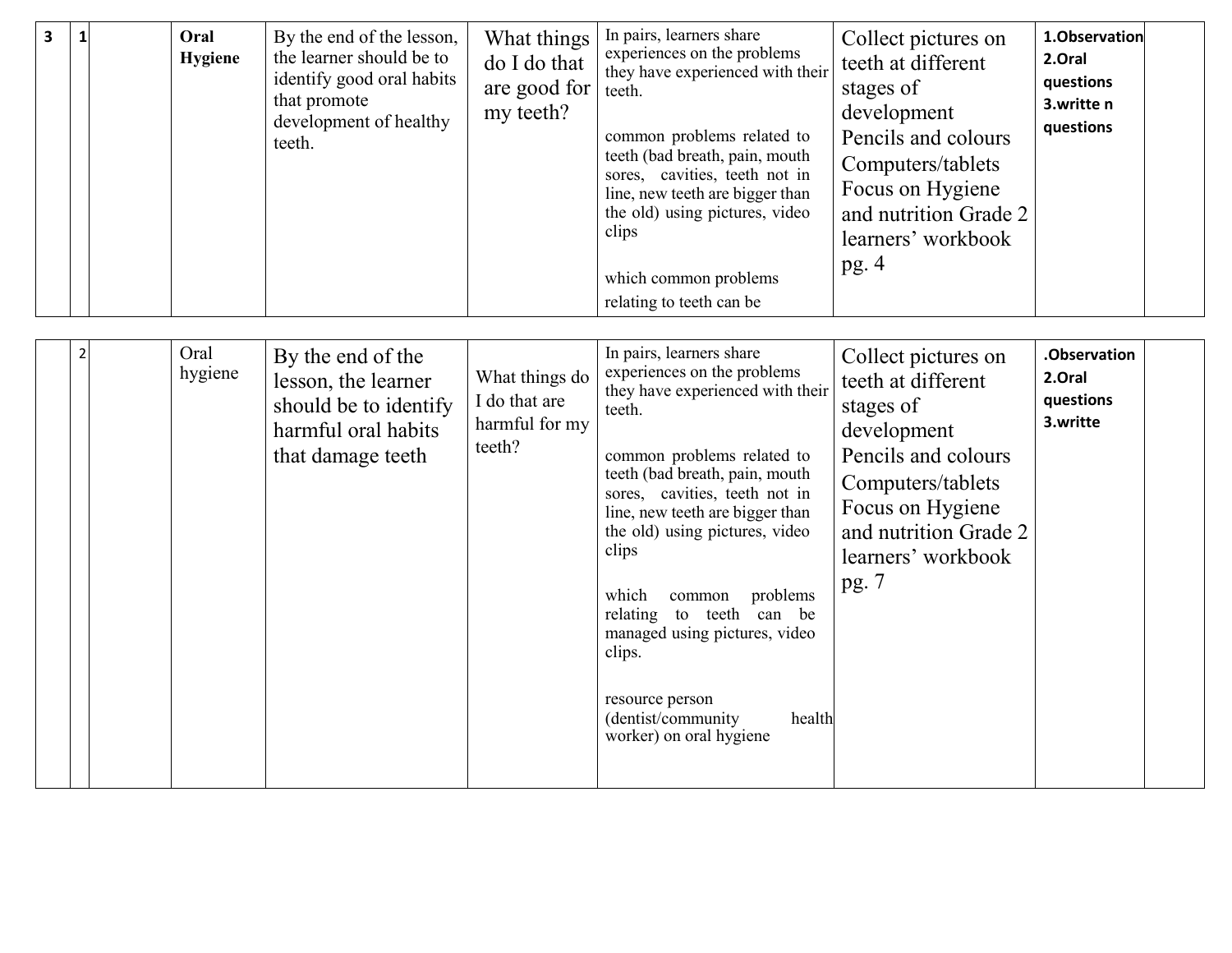|   | 3 | Oral<br>hygiene | By the end of the lesson,<br>the learner should be able times do I brush<br>to Practice good oral<br>habits to promote their<br>wellbeing. | How many<br>my teeth in a day?                        | resource person<br>(dentist/community<br>health<br>worker) on oral hygiene<br>problems<br>which<br>common<br>relating<br>teeth<br>can be<br>to<br>managed using pictures, video<br>clips.         | Collect pictures on<br>teeth at different<br>stages of<br>development<br>Pencils and colours<br>Computers/tablets<br>Focus on Hygiene<br>and nutrition Grade 2<br>learners' workbook<br>pg. $6$ | <b>Observation</b><br>2.Oral<br>questions<br>3.writte |  |
|---|---|-----------------|--------------------------------------------------------------------------------------------------------------------------------------------|-------------------------------------------------------|---------------------------------------------------------------------------------------------------------------------------------------------------------------------------------------------------|-------------------------------------------------------------------------------------------------------------------------------------------------------------------------------------------------|-------------------------------------------------------|--|
| 4 |   | Oral<br>hygiene | By the end of the lesson,<br>the learner should be able<br>to:<br>Practice good oral<br>a)<br>habits to promote their<br>wellbeing.        | How many<br>times do I brush<br>my teeth in a<br>day? | Bring a resource person<br>(dentist/community<br>health<br>worker) on oral hygiene<br>which<br>problems<br>common<br>relating<br>teeth<br>can be<br>to<br>managed using pictures, video<br>clips. | Collect pictures on<br>teeth at different<br>stages of<br>development<br>Pencils and colours<br>Computers/tablets                                                                               | <b>Observation</b><br>2.Oral<br>questions<br>3.writte |  |

|   |                                            | b)<br>Appreciate good<br>oral habits to promote their<br>well-being.                                                                          |                                                                                                                                                     | Focus on Hygiene<br>and nutrition Grade 2<br>learners' workbook<br>$pg. 6-8$                                                                                                                   |                                                                     |  |
|---|--------------------------------------------|-----------------------------------------------------------------------------------------------------------------------------------------------|-----------------------------------------------------------------------------------------------------------------------------------------------------|------------------------------------------------------------------------------------------------------------------------------------------------------------------------------------------------|---------------------------------------------------------------------|--|
| ຳ | Use of<br>different<br>rooms in a<br>house | By the end of the lesson, How many<br>the learner should be able rooms/areas are<br>to Name the various<br>in your house?<br>rooms in a house | Learners in groups to<br>identify the different<br>rooms found in a house<br>learners in groups/pairs<br>to discuss what is found<br>in those rooms | Picture of different<br>rooms in a house<br>Pencils and colours<br>Computers/tablets<br>Video clips on taking<br>bath<br>Focus on Hygiene and<br>nutrition Grade 2<br>learners' workbook pg. 9 | <b>Observation</b><br>2.Oral<br>questions<br>3.written<br>questions |  |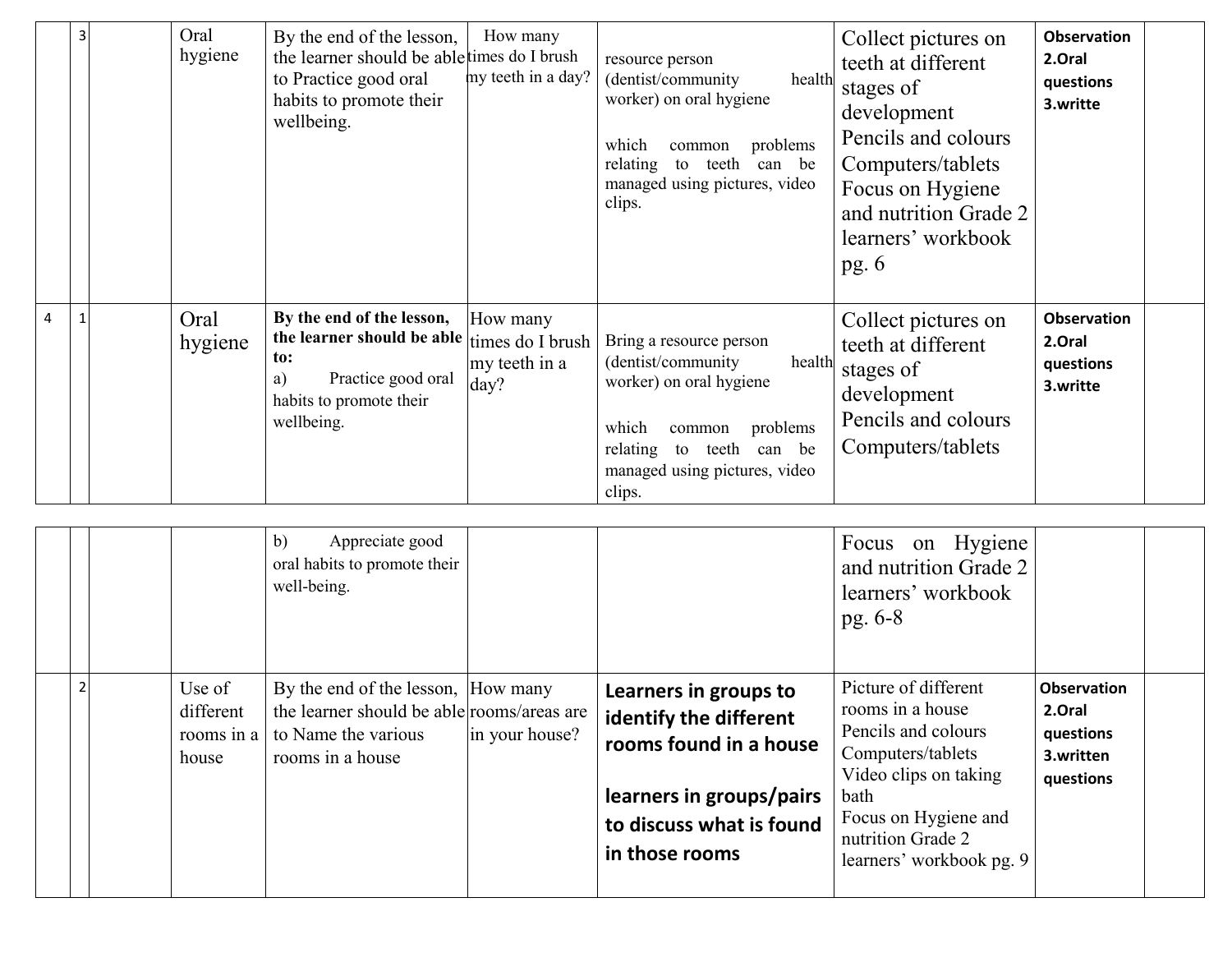|   | 3            | Use of<br>different<br>rooms in a<br>house |          | By the end of the lesson,<br>the learner should be to<br>mention the use of the<br>various rooms in a house.                                                                                           | What are these<br>different<br>rooms/areas in<br>your home?                                                                           | Learners in groups to<br>identify the different<br>rooms found in a house<br>learners in groups to the<br>functions of various<br>rooms found in a house        | Picture of different<br>rooms in a house<br>Pencils and colours<br>Computers/tablets<br>Video clips on taking<br>bath<br>Focus on Hygiene and<br>nutrition Grade 2<br>learners' workbook pg.<br>$10 - 12$ | <b>Observation</b><br>2.Oral<br>questions<br>3.written<br>questions |  |
|---|--------------|--------------------------------------------|----------|--------------------------------------------------------------------------------------------------------------------------------------------------------------------------------------------------------|---------------------------------------------------------------------------------------------------------------------------------------|-----------------------------------------------------------------------------------------------------------------------------------------------------------------|-----------------------------------------------------------------------------------------------------------------------------------------------------------------------------------------------------------|---------------------------------------------------------------------|--|
| 5 | $\mathbf{1}$ | Use of<br>different<br>rooms in a<br>house | a.<br>b. | By the end of the lesson,<br>the learner should be to:<br>State the reasons<br>for having different rooms<br>in a house<br>Name equipment<br>and furniture used<br>in the various<br>rooms in a house. | What are the<br>main activities<br>carried out in<br>these<br>rooms/areas?<br>Which<br>equipment is<br>found in these<br>rooms/areas? | Learners in groups to<br>identify the different<br>rooms found in a house<br>learners in groups to the<br>functions of various<br>rooms found in a house        | Picture of different<br>rooms in a house<br>Pencils and colours<br>Computers/tablets<br>Video clips on taking<br>bath<br>Focus on Hygiene and<br>nutrition Grade 2<br>learners' workbook pg.<br>$10-14$   | <b>Observation</b><br>2.Oral<br>questions<br>3.written<br>questions |  |
|   | $\mathbf 2$  | Use of<br>different<br>rooms in a<br>house |          | By the end of the lesson,<br>the learner should be to<br>mention the importance<br>of keeping the various<br>rooms in a house clean<br>and tidy.                                                       | Which<br>equipment is<br>found in these<br>rooms/areas?<br>Why is it<br>important to keep<br>the house clean?                         | Learners in groups to<br>discuss the use of<br>different rooms in the<br>house<br>learners in groups<br>discuss the importance<br>of keeping the house<br>clean | Picture of different<br>rooms in a house<br>Pencils and colours<br>Computers/tablets<br>Video clips on taking<br>bath<br>Focus on Hygiene and<br>nutrition Grade 2<br>learners' workbook pg.<br>$10-14$   | <b>Observation</b><br>2.Oral<br>questions<br>3.written<br>questions |  |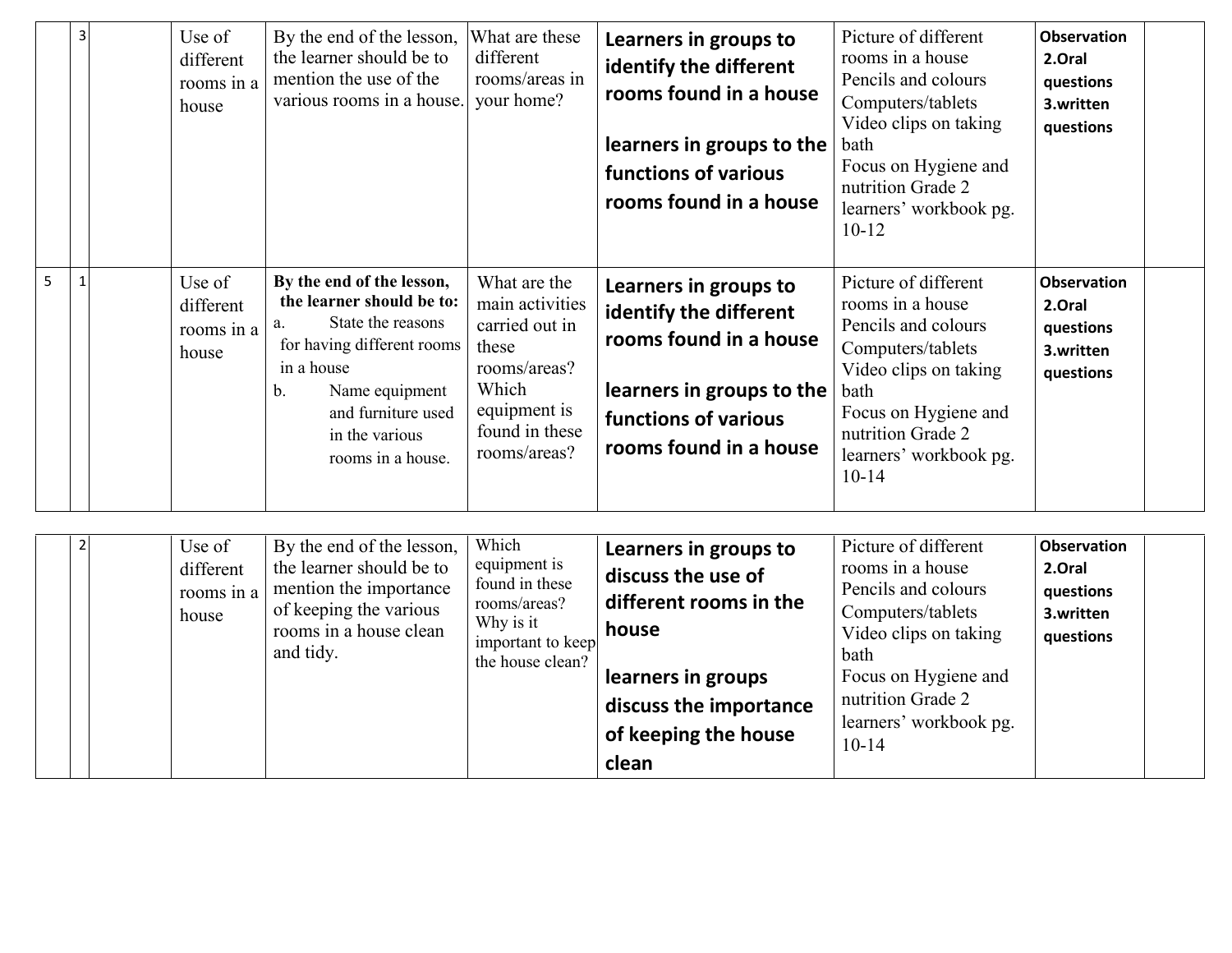|   | 3              | Cleaning of<br>utensils | By the end of the lesson,<br>the learner should be to<br>mention reasons for<br>cleaning utensils at home            | Why do we<br>clean utensils?            | cleaning materials using<br>pictures, realia.                                                                                                                                                   | Picture of different types of<br>utensils<br>Pencils and colours<br>Computers/tablets<br>Video clips on cleaning<br>utensils<br>Realia -different utensils<br>Cleaning materials<br>Focus on Hygiene and<br>nutrition Grade 2 learners'<br>workbook pg. 16-18      | <b>Observation</b><br>2.Oral<br>questions<br>3.written<br>questions |
|---|----------------|-------------------------|----------------------------------------------------------------------------------------------------------------------|-----------------------------------------|-------------------------------------------------------------------------------------------------------------------------------------------------------------------------------------------------|--------------------------------------------------------------------------------------------------------------------------------------------------------------------------------------------------------------------------------------------------------------------|---------------------------------------------------------------------|
| 6 | $\mathbf{1}$   | Cleaning of<br>utensils | By the end of the lesson,<br>the learner should be to<br>identify materials used<br>for cleaning utensils at<br>home | What do we use<br>to clean<br>utensils? | Learners are guided to identify<br>types of dirt found on utensils<br>(greasy, starchy, milky dirt)<br>using realia, pictures, video<br>clips.<br>cleaning materials using<br>pictures, realia. | Picture of different types<br>of utensils<br>Pencils and colours<br>Computers/tablets<br>Video clips on cleaning<br>utensils<br>Realia -different utensils<br>Cleaning materials<br>Focus on Hygiene and<br>nutrition Grade 2<br>learners' workbook pg.<br>$16-18$ | <b>Observation</b><br>2.Oral<br>questions<br>3.written<br>questions |
|   | $\overline{2}$ | Cleaning of<br>utensils | By the end of the lesson,<br>the learner should be to<br>Clean, dry and store the<br>utensils used at home.          | How do we<br>clean utensils?            | Learners are guided to<br>identify types of dirt found on<br>utensils (greasy, starchy, milky<br>dirt) using realia, pictures,<br>video clips.<br>cleaning materials using<br>pictures, realia. | Picture of different types<br>of utensils<br>Pencils and colours<br>Computers/tablets<br>Video clips on cleaning<br>utensils<br>Realia -different utensils<br>Cleaning materials                                                                                   | <b>Observation</b><br>2.Oral<br>questions<br>3.written<br>questions |

|  |  | Focus on Hygiene and<br>nutrition Grade 2<br>learners' workbook pg.<br>$16-18$ |
|--|--|--------------------------------------------------------------------------------|
|  |  |                                                                                |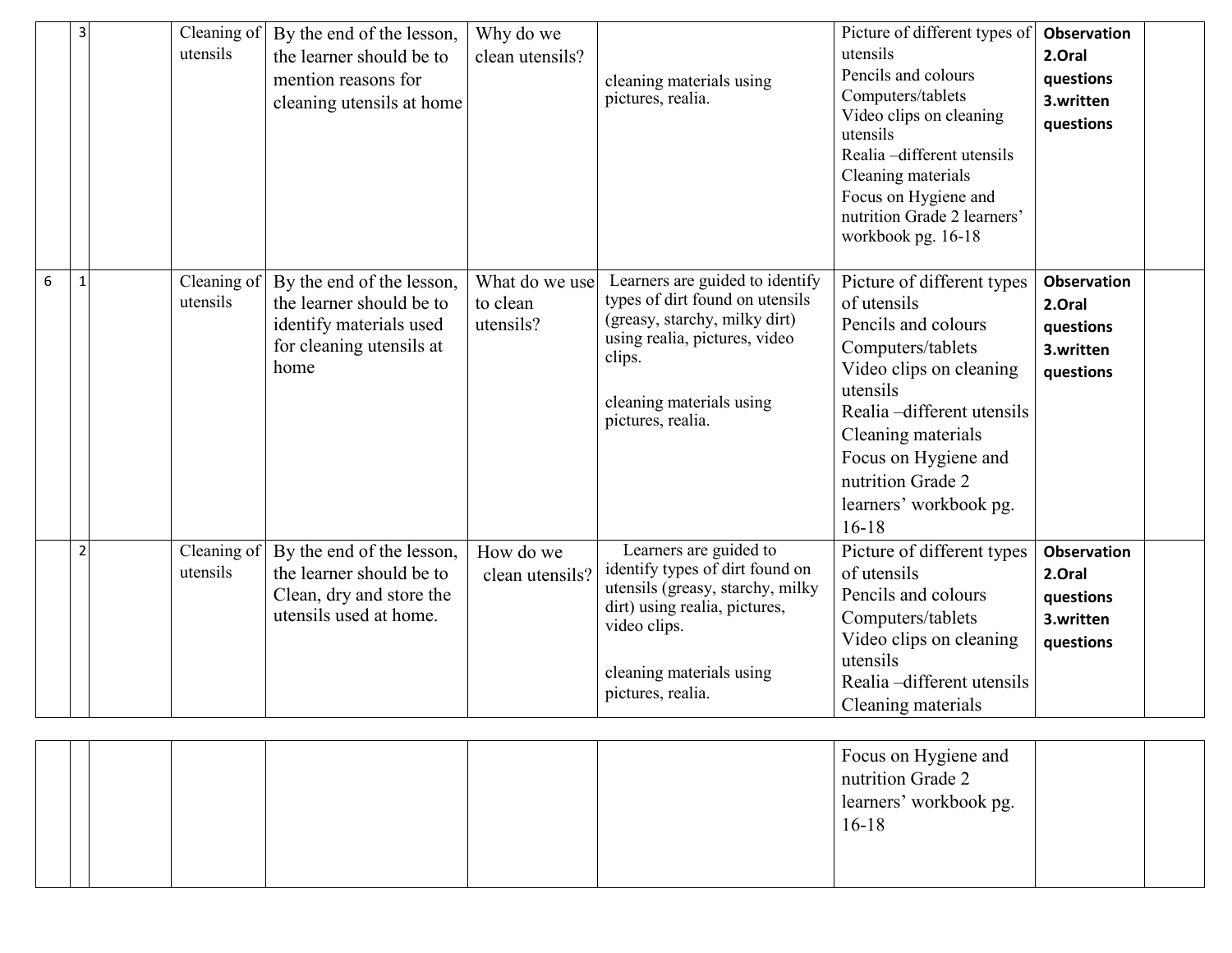|                | $\overline{3}$ |                                       | By the end of the lesson,<br>the learner should be to<br>appreciate the importance<br>of cleaning the utensils at<br>home                                                                                                                                               | How do we<br>clean utensils?<br>How do we dry<br>and store the<br>utensils?                                                                                                       | materials that can be improvised. utensils<br>the improvised materials for<br>cleaning e.g sieving ash, crush<br>charcoal, crush egg                                     | Picture of different types of<br>Pencils and colours<br>Computers/tablets<br>Video clips on cleaning<br>utensils<br>Realia -different utensils<br>Cleaning materials<br>Focus on Hygiene and<br>nutrition Grade 2 learners'<br>workbook pg. 16-18 | <b>Observation</b><br>2.Oral<br>questions<br>3.written<br>questions |  |
|----------------|----------------|---------------------------------------|-------------------------------------------------------------------------------------------------------------------------------------------------------------------------------------------------------------------------------------------------------------------------|-----------------------------------------------------------------------------------------------------------------------------------------------------------------------------------|--------------------------------------------------------------------------------------------------------------------------------------------------------------------------|---------------------------------------------------------------------------------------------------------------------------------------------------------------------------------------------------------------------------------------------------|---------------------------------------------------------------------|--|
| $\overline{7}$ |                |                                       |                                                                                                                                                                                                                                                                         |                                                                                                                                                                                   | <b>HALF TERM</b>                                                                                                                                                         |                                                                                                                                                                                                                                                   |                                                                     |  |
| 8              | $\mathbf{1}$   | Dangers of<br>second<br>hand<br>smoke | By the end of the lesson,<br>the learner should be to:<br>a) Mention substance that<br>people smoke that are<br>harmful to our health<br>b) Mention the places<br>where people smoke<br>these substances<br>c) Explain how to tell that<br>a person has been<br>smoking | Which are the<br>harmful<br>substances that<br>people smoke?<br>Which<br>places/areas do<br>people smoke<br>from?<br>How<br>can you<br>tell that a<br>person has been<br>smoking? | Learners to discuss on why<br>smoking is not good for our<br>health and those around us.<br>Learners to study the picture<br>and see the reactions of Fara<br>and Flora. | Picture showing the<br>effects of smoking<br>Computers/tablets<br>Video clips showing the<br>effects of smoking<br>Focus on Hygiene and<br>nutrition Grade 2<br>learners' workbook pg.<br>$19 - 20$                                               | <b>Observation</b><br>2.Oral<br>questions<br>3.written<br>questions |  |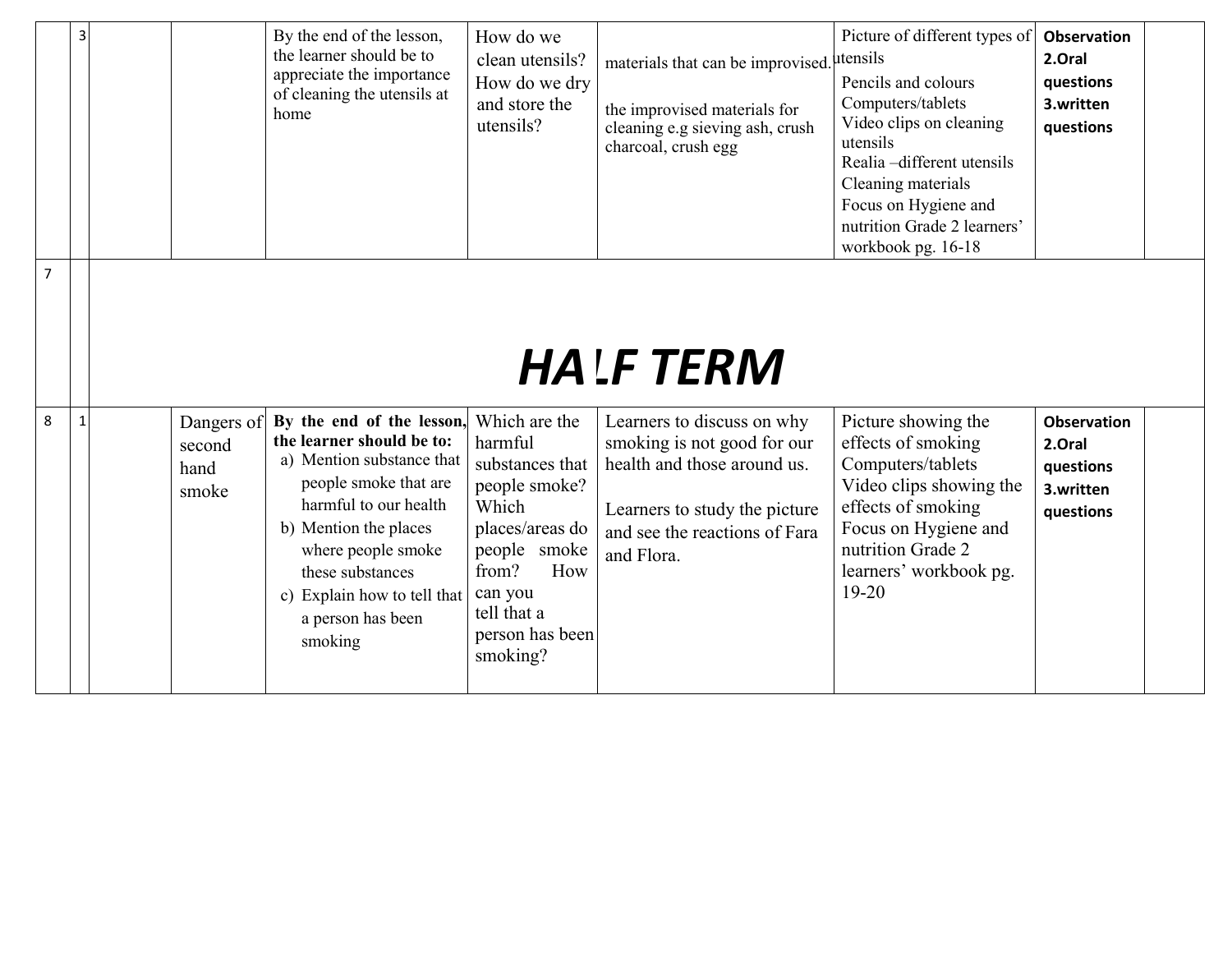| $\overline{2}$ | second<br>hand<br>smoke                            | Dangers of By the end of the lesson,<br>the learner should be to:<br>a. State the meaning<br>of the word second smoke<br>Tell the effects of<br>$b_{-}$<br>second hand smoke on<br>health<br>c. Develop self-<br>efficacy in avoiding second<br>hand smoke. | What is second<br>hand smoke?<br>Why is it<br>important to<br>keep off second<br>hand smoke? | Learners to answer the<br>questions provided on page<br>19<br>and 20 of the learner's<br>workbook.<br>Learners then to discuss what Grade 2 learners'<br>they should do if someone<br>starts to smoke near them.<br>Learners To go through<br>picture of Flora and Fara<br>seated near a man smoking on<br>learner's workbook page 19. | Picture showing the<br>effects of smoking<br>Computers/tablets Video<br>clips showing the effects<br>of smoking Focus on<br>Hygiene and nutrition<br>workbook pg.<br>$19 - 20$                                                                                             | <b>Observation</b><br>2.Oral<br>questions<br>3.written<br>questions |  |
|----------------|----------------------------------------------------|-------------------------------------------------------------------------------------------------------------------------------------------------------------------------------------------------------------------------------------------------------------|----------------------------------------------------------------------------------------------|----------------------------------------------------------------------------------------------------------------------------------------------------------------------------------------------------------------------------------------------------------------------------------------------------------------------------------------|----------------------------------------------------------------------------------------------------------------------------------------------------------------------------------------------------------------------------------------------------------------------------|---------------------------------------------------------------------|--|
| 3              | Keeping<br>water safe<br>from<br>contaminati<br>on | By the end of the lesson, What is water<br>the learner should be to:<br>a. Tell what is water<br>contamination<br>b. Carry out experiment<br>to demonstrate water<br>contamination                                                                          | contamination?<br>How is water<br>contaminated?                                              | which water is contaminated in<br>their environment by carrying<br>out simple guided<br>experiments, searching the<br>internet, talking to<br>parents/guardians/older<br>siblings/grandparents/resource<br>people                                                                                                                      | Picture<br>showing<br>how<br>water get contaminated<br>Computers/tablets<br>Materials for the<br>experiment: soil, water, a<br>glass/plastic cup, a stick<br>to stir the water, onion.<br>Focus on Hygiene and<br>nutrition Grade 2<br>learners' workbook pg.<br>$21 - 24$ | <b>Observation</b><br>2.Oral<br>questions<br>3.written<br>questions |  |
| 9              | Keeping<br>water safe<br>from<br>contaminat<br>ion | By the end of the lesson, What happens<br>the learner should be<br>to:<br>Mention changes in<br>a)<br>water that is<br>contaminated<br>State ways in which<br>b)<br>we can prevent<br>water contamination.                                                  | when water is<br>contaminated?                                                               | which water is contaminated in<br>their environment by carrying<br>out simple guided<br>experiments, searching the<br>internet, talking to<br>parents/guardians/older<br>siblings/grandparents/resource<br>people                                                                                                                      | Picture<br>showing<br>how<br>water get contaminated<br>Computers/tablets<br>Materials for the<br>experiment: soil, water, a<br>glass/plastic cup, a stick<br>to stir the water, onion.<br>Focus on Hygiene and<br>nutrition Grade 2<br>learners' workbook pg.<br>$21 - 24$ | <b>Observation</b><br>2.Oral<br>questions<br>3.written<br>questions |  |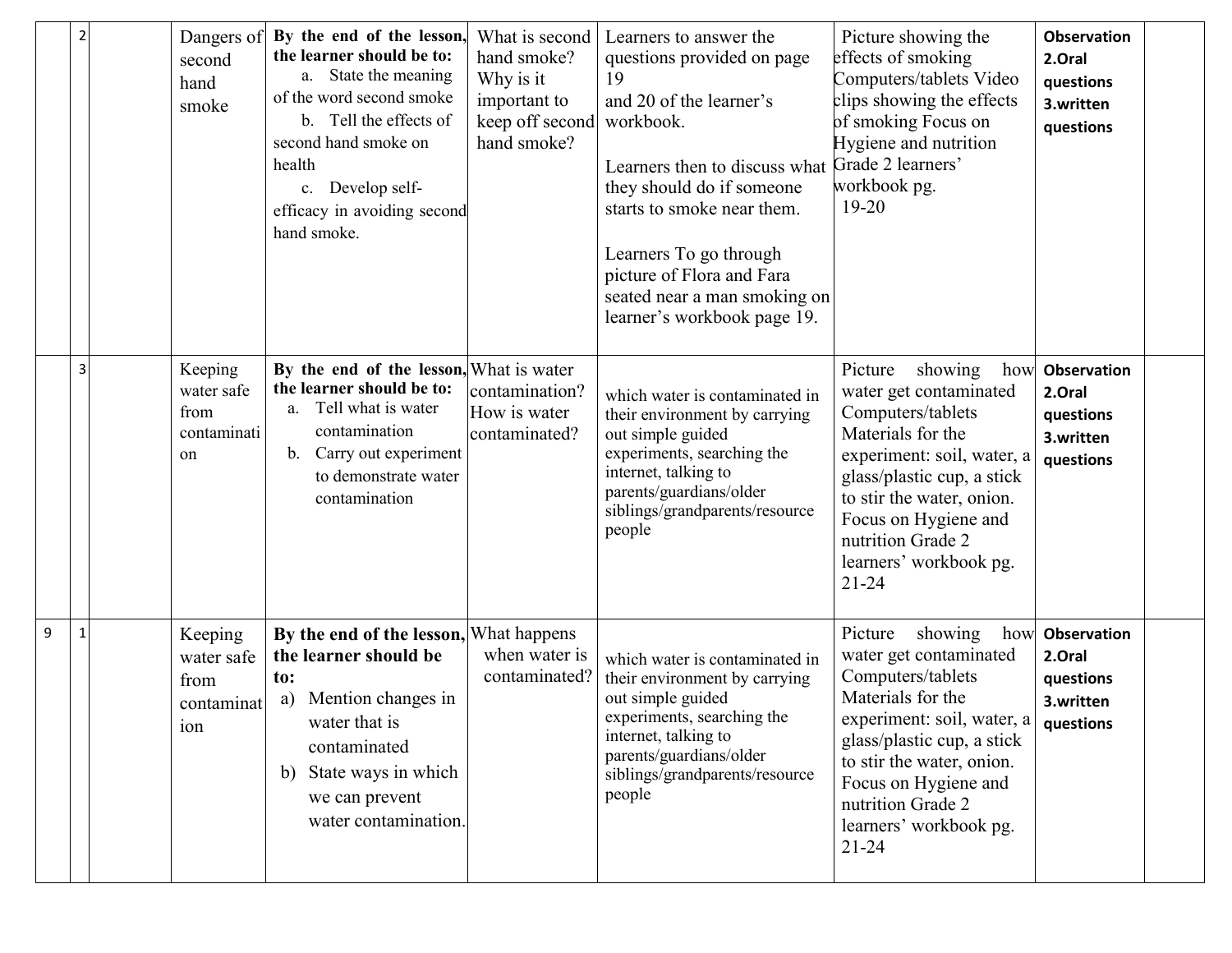|    | $\overline{2}$ | Re-using<br>water and<br>soap at<br>home. | By the end of the lesson,<br>the learner should be to:<br>a. Explain the<br>meaning of word re-using<br>b. Mention ways of<br>re-using water and soap in<br>the home. | water and soap<br>for?                   | What do we use learners to go through picture<br>of Raha cleaning sugarcane<br>on page 25 of the learner's<br>book, and another picture of<br>Raha who has now grown,<br>using the water to water<br>vegetables<br>Learners to discuss what                                                                                                                                                                                                                      | Picture showing how<br>water get contaminated<br>Computers/tablets<br>Focus on Hygiene and<br>nutrition Grade 2<br>learners' workbook pg.<br>25-28    | <b>Observation</b><br>2.Oral<br>questions<br>3.written<br>questions |  |
|----|----------------|-------------------------------------------|-----------------------------------------------------------------------------------------------------------------------------------------------------------------------|------------------------------------------|------------------------------------------------------------------------------------------------------------------------------------------------------------------------------------------------------------------------------------------------------------------------------------------------------------------------------------------------------------------------------------------------------------------------------------------------------------------|-------------------------------------------------------------------------------------------------------------------------------------------------------|---------------------------------------------------------------------|--|
|    |                |                                           |                                                                                                                                                                       |                                          | they see                                                                                                                                                                                                                                                                                                                                                                                                                                                         |                                                                                                                                                       |                                                                     |  |
|    | 3              | Re-using<br>water and<br>soap at<br>home. | By the end of the lesson,<br>the learner should be to<br>mention ways of re-using<br>water and soap in the<br>home.                                                   | What do we<br>use water and<br>soap for? | Learners to go through<br>picture of Paul washing<br>clothes on page 26 of<br>learner's book and the next<br>picture showing Paul using<br>the same water to wash the<br>floor. Soapy water cannot be<br>used to water vegetables as<br>the soap is not good for<br>eating.<br>Learners to answer questions                                                                                                                                                      | Picture showing how<br>water get<br>contaminated<br>Computers/tablets<br>Focus on Hygiene<br>and nutrition Grade 2<br>learners' workbook<br>pg. 25-28 | <b>Observation</b><br>2.Oral<br>questions<br>3.written<br>questions |  |
| 10 | $\mathbf{1}$   | Re-using<br>water and<br>soap at<br>home. | By the end of the<br>lesson, the learner<br>should be to Make<br>soap gel from left<br>over soap                                                                      | How do we<br>make soap<br>gel?           | Learners to go through picture of<br>Paul washing clothes on page 26<br>of learner's book and the next<br>picture showing Paul using the<br>same water to wash the floor.<br>Soapy water cannot be used to<br>water vegetables as the soap is<br>not good for eating<br>Learners to Discuss what they<br>see in the end and show them<br>that making soap gel is a way of<br>re-using soap.<br>Learners to make soap gel using<br>used pieces of soap from home. | Picture showing how<br>water get<br>contaminated<br>Computers/tablets<br>Focus on Hygiene<br>and nutrition Grade 2<br>learners' workbook<br>pg. 25-28 | <b>Observation</b><br>2.Oral<br>questions<br>3.written<br>questions |  |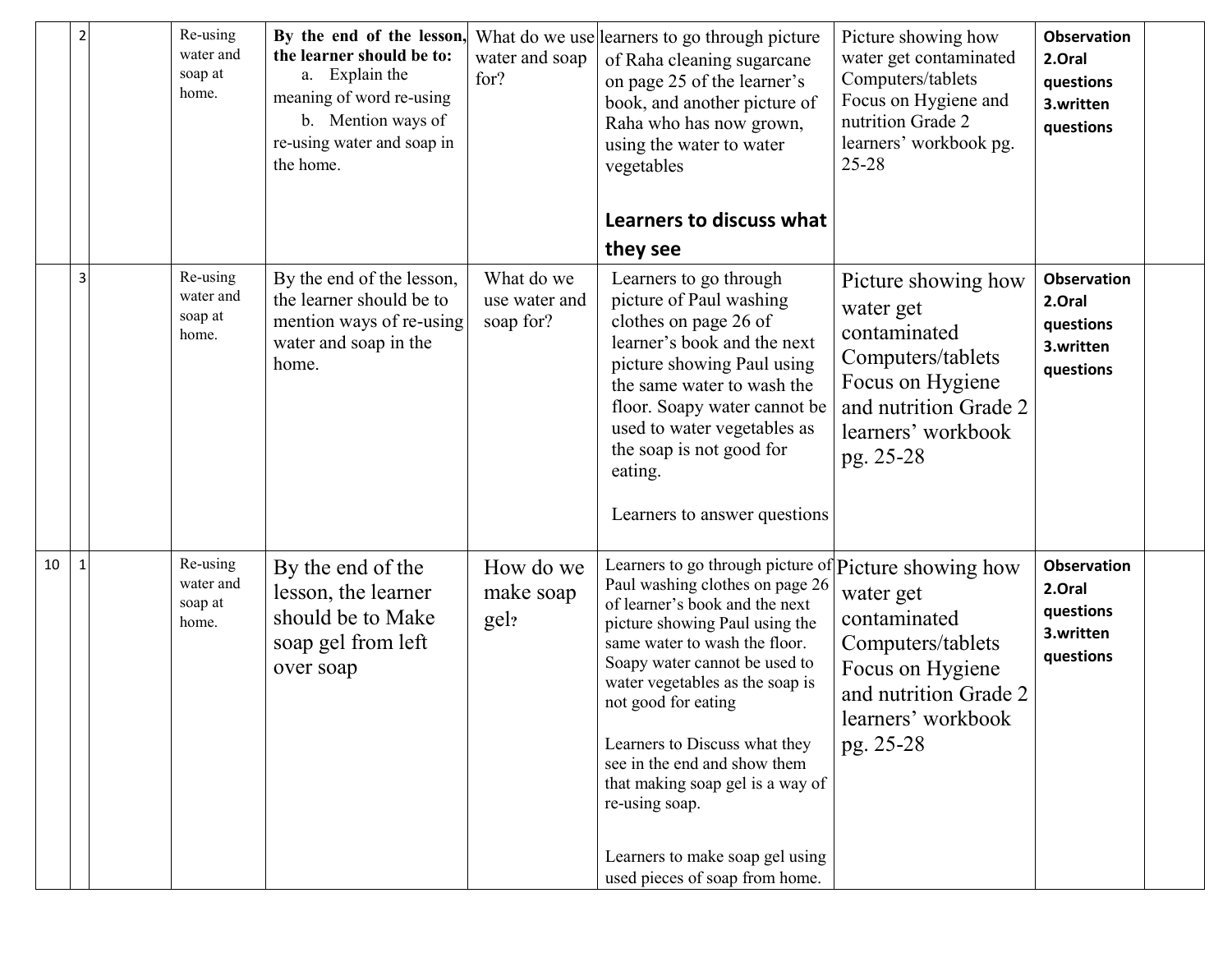|    | $\overline{2}$          |                                    | Re-using<br>water and<br>soap at<br>home. | By the end of the lesson,<br>the learner should be to:<br>Make soap gel from left<br>a.<br>over soap<br>Appreciate re-using<br>b.<br>water and soap to<br>minimize wastage in the<br>home | Why do we<br>re-use water<br>and soap?                  | Learners to go through picture of Picture showing how<br>Paul washing clothes on page 26<br>of learner's book and the next<br>picture showing Paul using the<br>same water to wash the floor.<br>Soapy water cannot be used to<br>water vegetables as the soap is<br>not good for eating<br>Learners to Discuss what they<br>see in the end and show them<br>that making soap gel is a way of<br>re-using soap.<br>Learners to make soap gel using<br>used pieces of soap from home. | water get<br>contaminated<br>Computers/tablets<br>Focus on Hygiene<br>and nutrition Grade 2<br>learners' workbook<br>pg. 25-28                                                                        | <b>Observation</b><br>2.Oral<br>questions<br>3.written<br>questions |
|----|-------------------------|------------------------------------|-------------------------------------------|-------------------------------------------------------------------------------------------------------------------------------------------------------------------------------------------|---------------------------------------------------------|--------------------------------------------------------------------------------------------------------------------------------------------------------------------------------------------------------------------------------------------------------------------------------------------------------------------------------------------------------------------------------------------------------------------------------------------------------------------------------------|-------------------------------------------------------------------------------------------------------------------------------------------------------------------------------------------------------|---------------------------------------------------------------------|
|    | $\overline{\mathbf{3}}$ | PERSONAL Use and<br><b>HYGIENE</b> | care of<br>personal<br>items.             | By the end of the lesson,<br>the learner should be to<br>identify the items used<br>for personal cleanliness                                                                              | What items<br>do we use for<br>personal<br>cleanliness? | Learners to identify the<br>items they use when<br>taking bath.<br>Learners to list and write<br>them in their exercise books.                                                                                                                                                                                                                                                                                                                                                       | Picture of personal items<br>Materials for cleaning<br>personal items: water,<br>soap, brush.<br>Computers/tablets<br>Focus on Hygiene and<br>nutrition Grade 2<br>learners' workbook pg.<br>29-35    | <b>Observation</b><br>2.Oral<br>questions<br>3.written<br>questions |
| 11 | $\mathbf{1}$            |                                    | Use and<br>care of<br>personal<br>items.  | By the end of the lesson,<br>the learner should be to<br>identify the items used<br>for personal cleanliness                                                                              | What items<br>do we use<br>for personal<br>cleanliness? | Learners to identify the<br>items they use when<br>taking bath.<br>Learners to list and write<br>them in their exercise books                                                                                                                                                                                                                                                                                                                                                        | Picture of personal<br>items<br>Materials for cleaning<br>personal items: water,<br>soap, brush.<br>Computers/tablets<br>Focus on Hygiene<br>and nutrition Grade 2<br>learners' workbook<br>pg. 29-35 | <b>Observation</b><br>2.Oral<br>questions<br>3.written<br>questions |